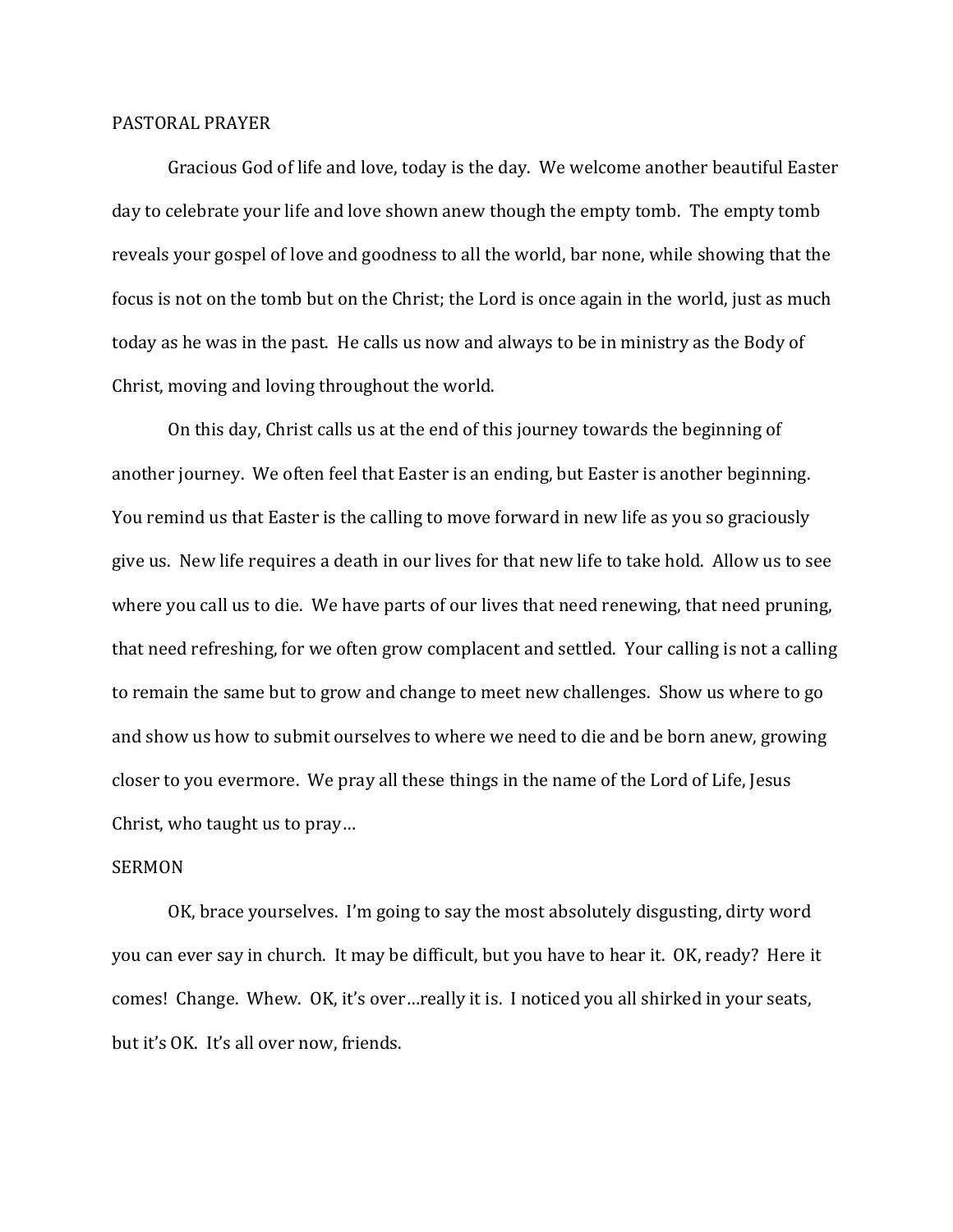In all seriousness, it's a scary thing to say. New. Change. Different. These can especially be bad things to say in a church. If I jumped out and said, "Hey everyone, we're gonna change something in worship!" I might get kicked out of town. But when we seriously think about change deep down, it is uncomfortable because we think it threatens our comfort, individually and communally. We think that we are going to lose the anchor that holds us to something. We think that what we have grown accustomed to may not be anymore. Those may be true but may be overblown. But change is necessary because it allows us to live into new life. We can talk all we want to about Jesus and the resurrection today in a pie-in-the-sky, wonderful way, but the resurrection is a wonderful work of God that requires work from us in return. It is not stagnant; the resurrection is not about the same thing over. We may say we celebrate it every year, but that's not to promote the same old thing time and time again; it's to give us another opportunity to discover what newness is about. Like a butterfly emerging from a cocoon, it's about some of the most dramatic change ever. It's about a new reality that seeps into earth, and even the disciples didn't want to believe it. They thought, "oh, those silly women," and went on with their lives as usual. Indeed, the resurrection was an ending, and, at the same time, a beginning. Let us celebrate today what it means to end, which means what it means to begin something anew.

 There are four accounts of the resurrection from the four gospels, and each one says something unique about the first encounters with the resurrected Jesus. Today, we looked at Luke. We start off with many women, among them Mary Magdalene, Joanna, and Mary the mother of James, visiting the tomb to bring spices. Obviously, all does not go as planned. The stone is rolled away, and Jesus' body is gone. Two men in dazzling clothing,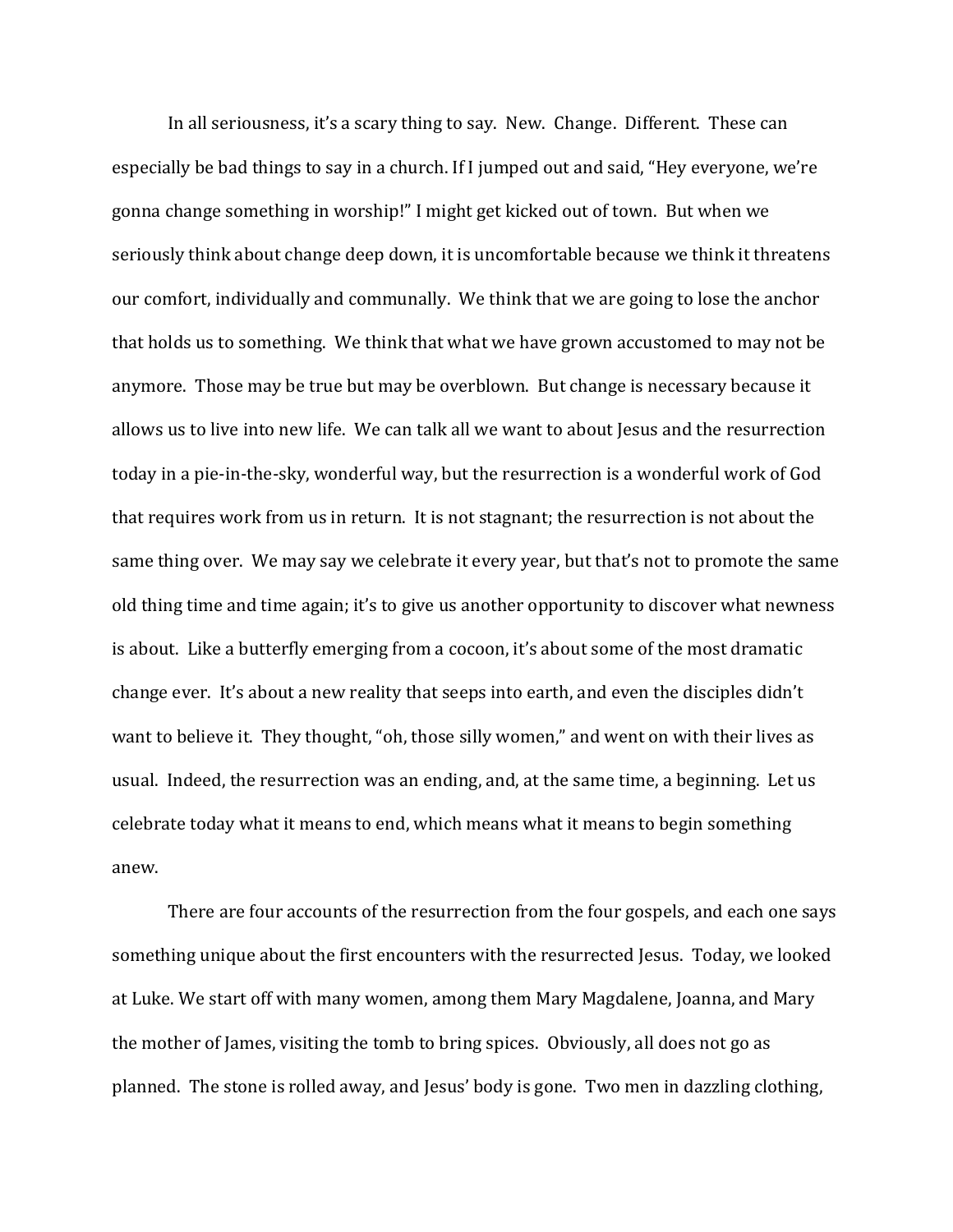the text says, appear beside them and recount Jesus's words to them that yes, these things would happen, and they remembered it. The disciples were a little more thickheaded and wouldn't believe it. "It seemed to them an idle tale," scripture says. At this time in history, they were probably dismissed as "foolish women," although they had seen something new and miraculous. Yet another case in the Bible where the women had it together and the men were behind the times. Perhaps at least Peter believed them or at least wanted to disprove what they were saying. He went to the tomb and found it just as empty as they did. Something new had happened, and nothing was the same anymore.

 The empty tomb is a beacon of life and light; the resurrection opens new life to all people. In this story, the women had to encounter something new, as did the disciples. Any newness has to come with a loss, a death in a way. Christ had to die to what he was in order to fully attain what he was meant to be. The women who came to the tomb died to an old reality and lived something new, something better. The disciples, on the other hand, remained in the way they thought it should be, perhaps a comfort zone, and were later surprised when confronted with how things had changed. In the same way, we are faced with the same kind of reality. We have to leave behind some things as well to become more fully ourselves, who we were meant to be. Perhaps it's old perceptions; maybe it's old habits, but new life requires that some things die. That's not easy or comfortable. Sometimes we want to deny the possibilities of new life by resting on old arguments. In their day, it was "Jesus couldn't possibly have come back from the dead." That was comfortable. In our day, I've heard the same kind of denial time and time again: "You can't teach an old dog new tricks." That's nothing more than a cop-out. We just want to remain comfortable, and we'll twist our logic to fit that any way we can.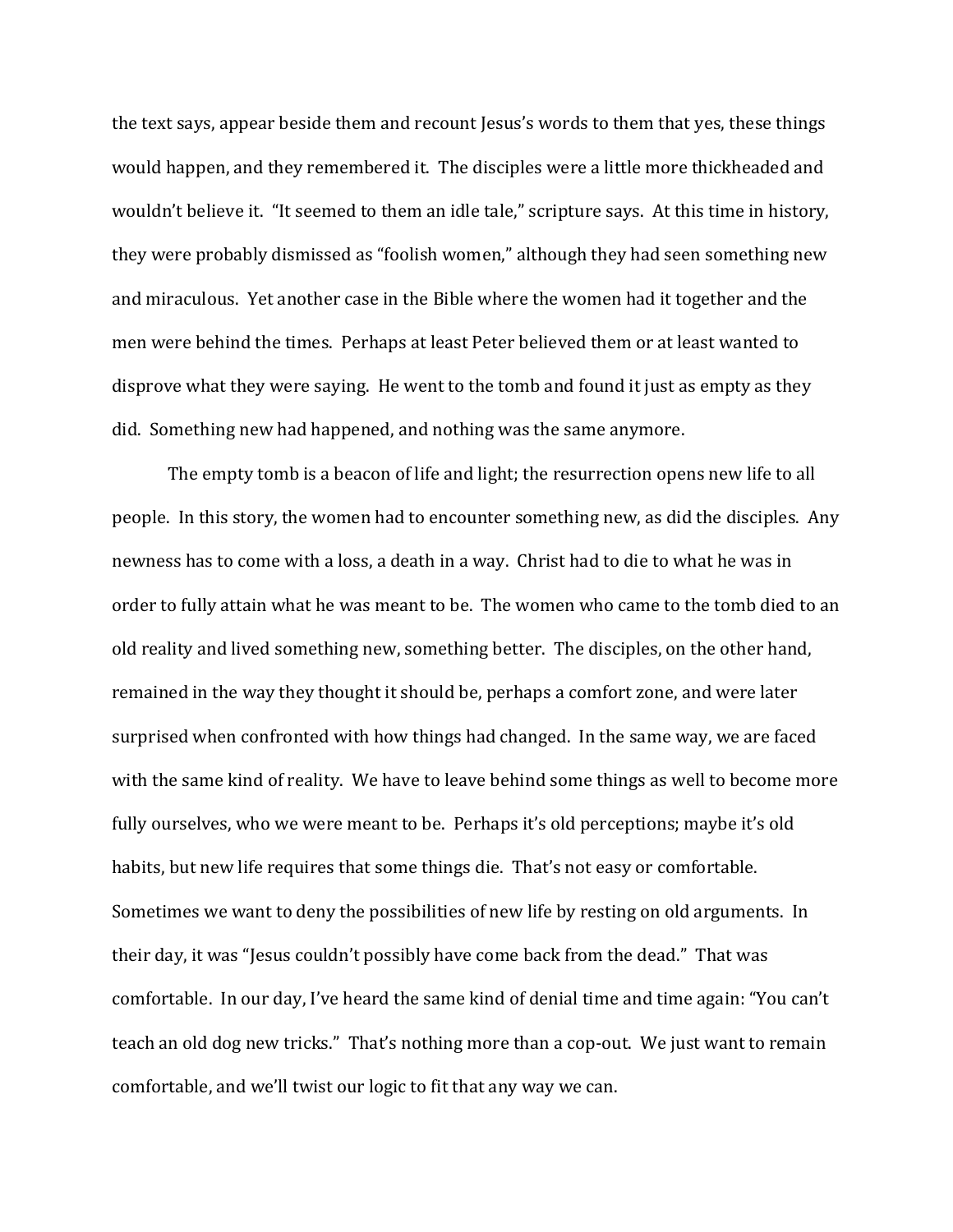New life can be simple or dramatic. I've heard of some who take dying to old ways and coming back to new life a bit literally. There are actually several scientifically documented cases of people coming back to life after they were declared medically dead, called the Lazarus Syndrome. Obviously named after the bible story from John, this condition has been observed at least 25 times since 1982. Someone is given CPR and other life saving measures, but is declared dead after these fail. Soon after, the dead person seemingly resuscitates on his or her own. Many recover fully. I've read the cases of a 49 year-old woman who was literally dead for 45 minutes before breathing again on her own. A 61-year-old woman was given several shocks and shots but would not respond to treatment. She was later discovered in the morgue, breathing. She later sued the hospital where she was treated. Imagine being there at the time, seeing someone you thought dead actually sit up, fully alive. Could you believe it? Would you be able to stay awake or faint? No doubt, these people had new life in a way that we probably can't understand unless we've been there.

Put another more common way, one of the greatest rites of passage in life today is graduation. Whether it's graduating from high school, college, grad school, or even Kindergarten, graduation signals that one period of life is done, and the next has begun. Most importantly, graduation ceremonies mean gifts. Often this transition means new realizations, new ideas, new responsibilities. Graduations are, no question, a time of great rejoicing, but they are also a time of great reflection and reorientation. They are a push forward to grasp something new more than a reflection backward to what has been. We have to die to an old life and pick up a new one. High school is ended, and we either have to go into the workforce or accept the new privileges and responsibilities of a college student.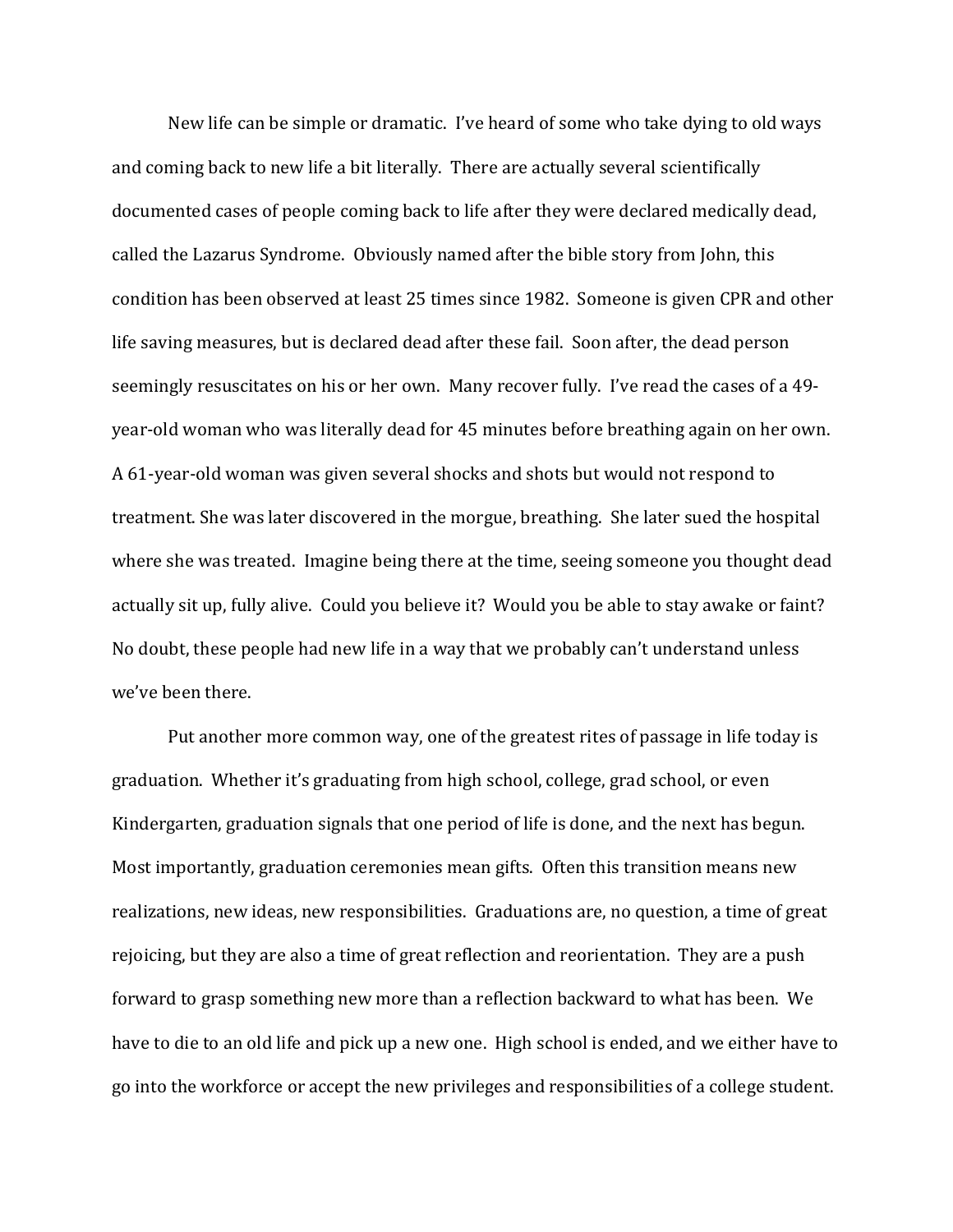In a way, you die as a high school student and claim a new identity. I had to die to my life as a graduate student at Iliff before I could become a pastor. I will die to my life as a single person to get married. New life comes at a cost, but new life is ultimately more fulfilling.

New life always seems like a great idea, to get a fresh start. That emotion turns to us when we realize we must give up the old to claim the new. Scripture confirms it: "He is not here, but has risen!" is how the men at the tomb greeted the women looking for the body of Jesus. It was more than a redirection: it was a calling to go beyond the past and into the future. It requires that we do something to claim a new reality. New life is always a choice, and we choose whether to claim the many possibilities or remain in the old situation. We can look back, or we can look forward. Instead of looking ever-longingly in the tomb to see what is past, what is familiar, the calling is to look outwards into the risks and rewards of newness. In our lives, the tomb is confined, which makes it comfortable. We know all about the past, we know all about what has happened, we know how to navigate these things, so it's easier to live there. The greater world is much, much more difficult. You don't know what exactly is out there, you don't know what's gonna happen next, you just know that the familiar comfort is gone. But it's exciting. It's about looking forward to what we can become in the future. Something obvious changed, and nothing would ever be the same anymore.

We realize that today is the beginning of a kind of new life, just by virtue of the church calendar. We recognize the empty tomb. Today is the end of one journey, completing the season of Lent and Holy Week, and we come to the pinnacle of the Christian life. This is the end of those things, but it's never just the end. Easter is the time to find new life in all the ways it presents itself. We then die to the old understanding and look to